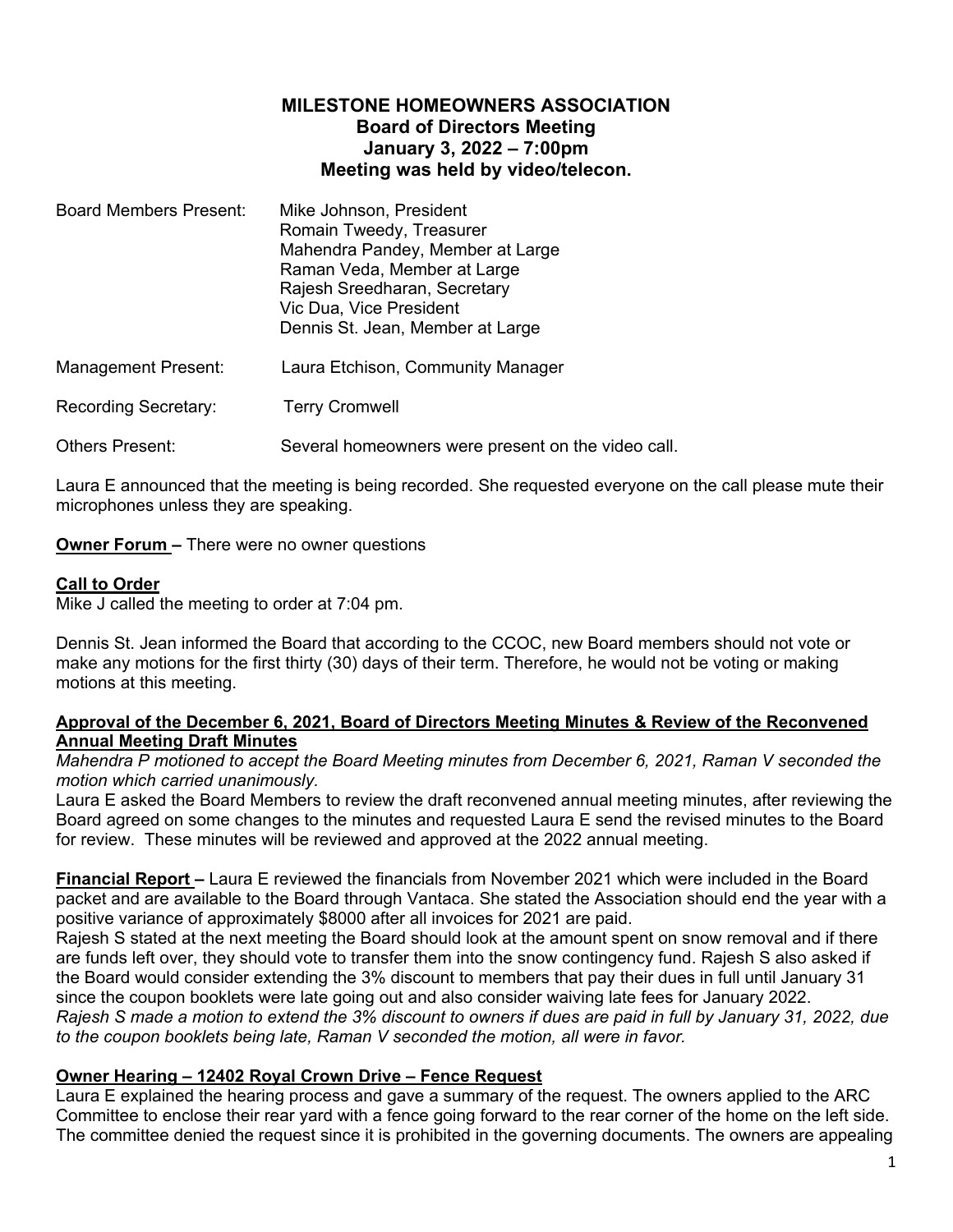the decision and have requested a variance. The ARC denial and application is included in the Board packet. The owners were present on the call, Laura E asked them to share their reason for asking for a variance. The owners stated they would like the fence to be installed 13' from the back corner of the house on the left side so it could go around the HVAC unit and two trees that they prefer not to remove. A discussion pursued. The Board stated to the owners they would like them to contact their neighbors to the left of them and behind them and asked them to acknowledge that they are aware of the project by initialing the application where it asks for neighbors' acknowledgement. The Board stated they will further discuss the variance and Laura E will contact them tomorrow with the Board decision.

## **Management Report**

Laura E stated there is a new phone system at IKO. The system is now through software called TEAMS. There have been a few issues with the voicemail but is now working appropriately.

The coupons for assessments have been received by owners and some have already prepaid for the year. There was some storm damage in August and September on trees in the community, the Board approved a contract with Myers to remove them, but the work has not yet been completed. Laura E has emailed them for an update.

Laura E received the revised reserve study back from Miller Dodson, once she reviews it, she will forward it to the Board.

There was a car accident at the entrance of Stardrift off of Rt. 355. The large boulders in the area were damaged but other landscaping looks fine, she will monitor the landscaping.

Rajesh S asked if the move to TEAMS software will affect the owners in the community and will it be used for HOA meetings in the future. Laura E stated currently it is just used for the internal phone system. If this changes she will give the Board a heads up as soon as she can.

Mike J asked the following questions: Did a letter go out to the owners in the community that have chickens in their yard. Laura stated yes and she had not heard from the owners or anymore concerns regarding the chickens.

Was there an update on the fence issue, she stated no she had not heard anything and thinks there is probably a back log on the CCOC's side.

Did anyone win the raffle for the Annual Meeting drawing for those that attended or sent in a proxy, Laura E stated yes, a winner was drawn shortly after the meeting, but she could not remember their address. She will email the winners information to the Board.

Did you receive any additional quotes for trash removal? Laura E stated this issue is on the agenda for later this evening.

# **Action/Discussion Items**

Election of Board Officer's: Rajesh S suggested the Board maintain the same positions as before. Dennis S stated he was interested in either the Treasurer or Vice President position. A discussion pursued. Mike J motioned to nominate Dennis as Vice President. No second.

*Rajesh S made a motion to elect Mike J as President, Vic D as Vice President, Romain T as Treasurer, and Rajesh S as Secretary, Raman V seconded, all were in favor.*

Approval of Committee Members: *Raman V made a motion to approve the ARC committee members for 2022, Rajesh S seconded the motion, all were in favor.* 

The Board tabled the approval for the social committee members until they speak with the chair of committee and get a current list of volunteers. The chair of the committee requested that six volunteers be approved but the charter for the committee only allows three members. The Board decided to keep the members at three as per the charter and asked that the other members be volunteers and assist with events. Laura E will discuss this with the chair and asked for his recommendation for three members.

Mike J thanked all the volunteers for wanting to serve on the committees.

J & J Trash Contract Renewal: Laura E stated the renewal information was in the Board packet. The price was \$5.00 per unit and for 2022 has increased 45% to \$7.25 per unit. Laura E stated in the last 30 days she has seen an increase in all communities for trash removal, she is now having issues even getting contractors to bid on the community. J & J has the lowest price she has seen on any bids, \$10.00 has been the lowest she has seen on any new bids. Laura E does not believe they will get a lower bid from any contractor. She